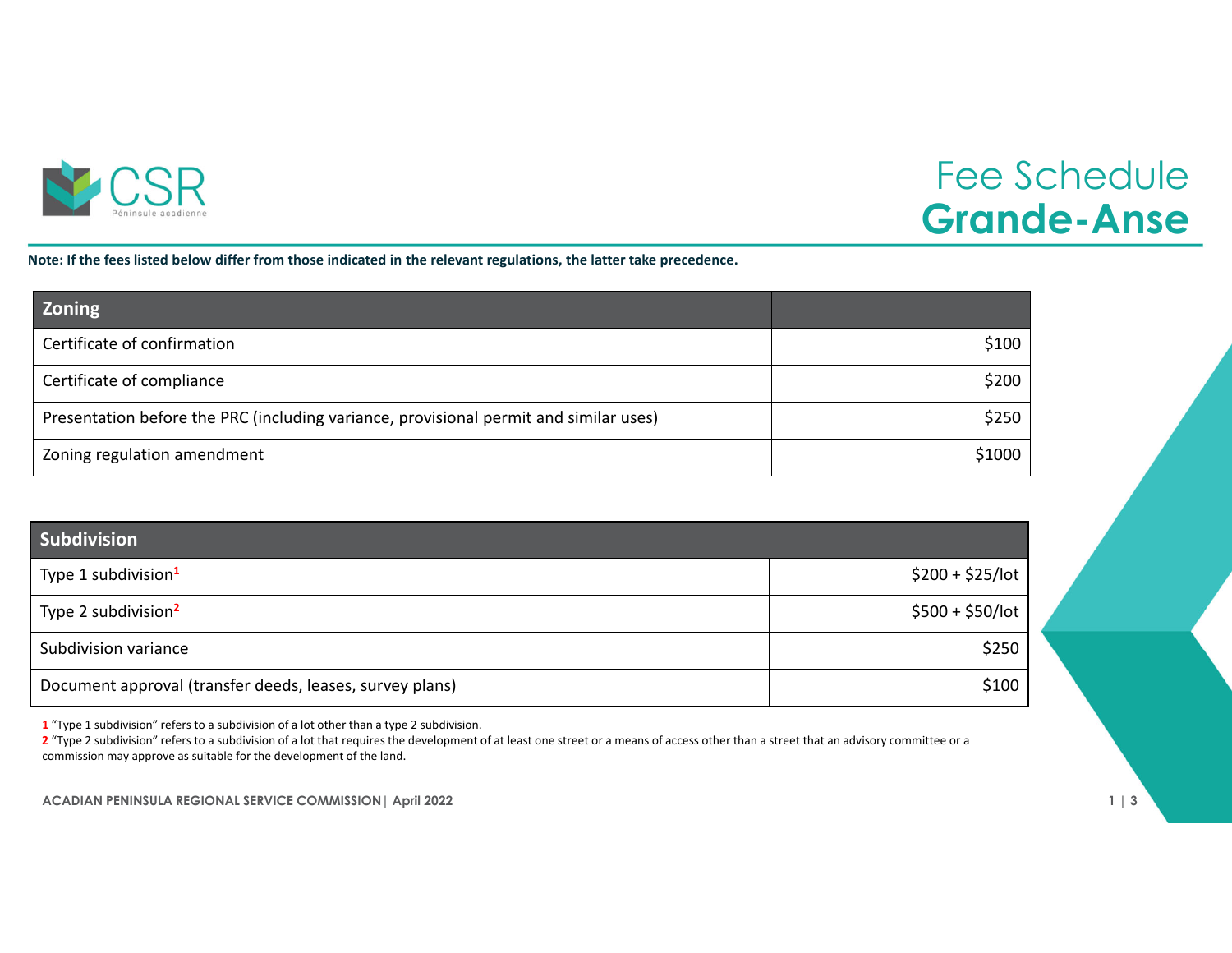

## Fee Schedule **Grande-Anse**

Note: If the fees listed below differ from those indicated in the relevant regulations, the latter take precedence.

| <b>Construction permits</b>                                               |                  |
|---------------------------------------------------------------------------|------------------|
| Construction costs / base rate                                            | \$25             |
| Construction costs per \$1,000 assessed value                             | \$5              |
| <b>Demolition costs</b>                                                   | \$10             |
| Development costs for permits ranging from \$25,000 to \$50,000           | \$25             |
| Development costs for permits ranging from \$50,001 to \$100,000          | \$50             |
| Development costs for permits of \$100,001 or more                        | \$75             |
| The cost of a permit is doubled in the case of an infraction <sup>1</sup> | YES <sup>4</sup> |
| Type A development costs <sup>2</sup>                                     | \$0              |
| Type B development costs <sup>3</sup>                                     | \$0              |
| Type A permit renewal <sup>2</sup>                                        | \$0              |
| Type B permit renewal <sup>3</sup>                                        | \$0              |
| Construction costs (permit renewal)                                       | \$0              |

**ACADIAN PENINSULA REGIONAL SERVICE COMMISSION| April 2022 2 | 3**